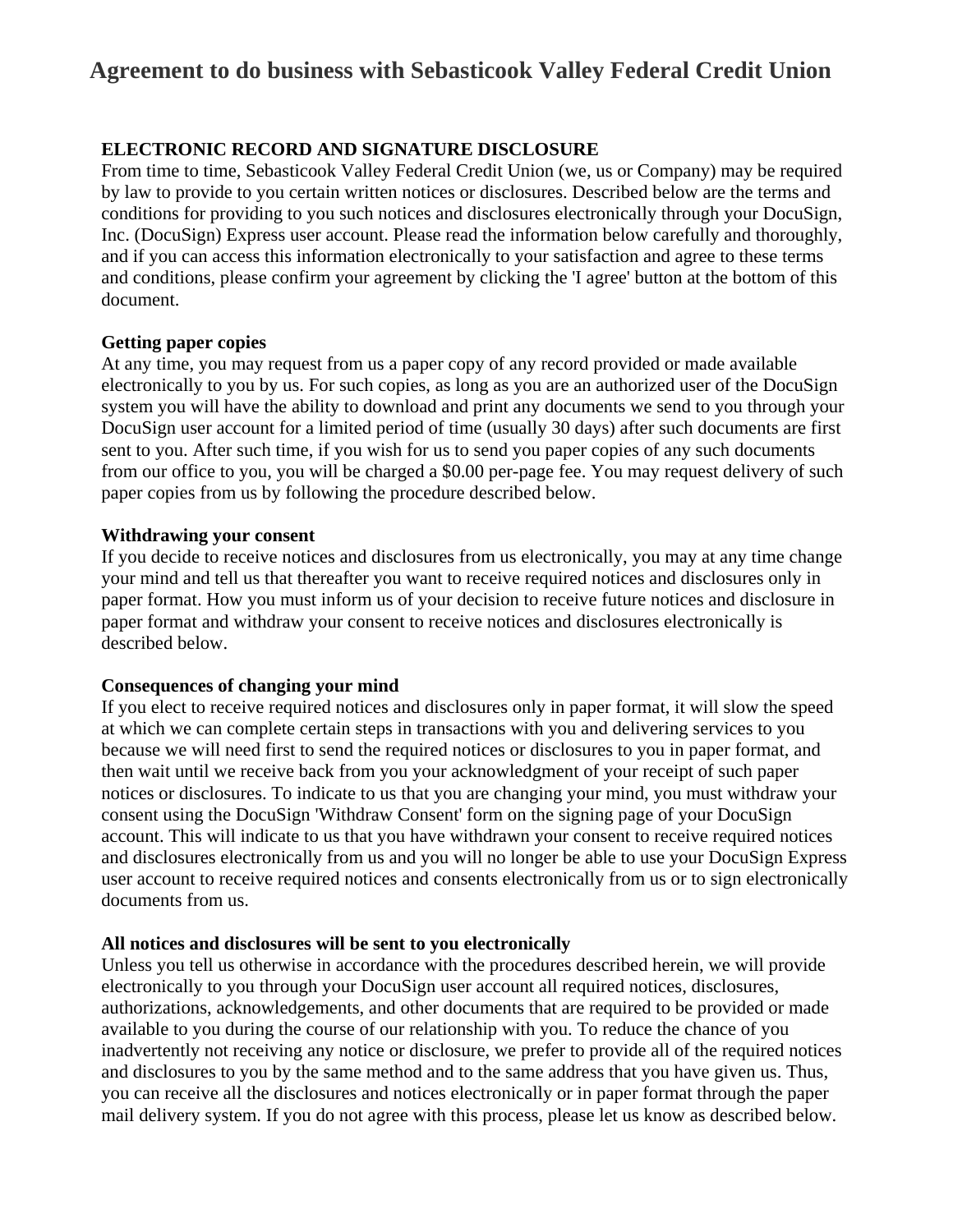Please also see the paragraph immediately above that describes the consequences of your electing not to receive delivery of the notices and disclosures electronically from us.

#### **How to contact Sebasticook Valley Federal Credit Union:**

You may contact us to let us know of your changes as to how we may contact you electronically, to request paper copies of certain information from us, and to withdraw your prior consent to receive notices and disclosures electronically as follows: To contact us by phone call: 207-487-5576 To contact us by email send messages to: info@svfcume.com To contact us by paper mail, please send correspondence to: Sebasticook Valley Federal Credit Union PO Box 10 505 Somerset Avenue Pittsfield, ME 04967

## **To advise Sebasticook Valley Federal Credit Union of your new e-mail address**

To let us know of a change in your e-mail address where we should send notices and disclosures electronically to you, you must send an email message to us at info@svfcume.com and in the body of such request you must state: your previous e-mail address, your new e-mail address. We do not require any other information from you to change your email address.

In addition, you must notify DocuSign, Inc. to arrange for your new email address to be reflected in your DocuSign account by following the process for changing e-mail in DocuSign.

#### **To request paper copies from Sebasticook Valley Federal Credit Union**

To request delivery from us of paper copies of the notices and disclosures previously provided by us to you electronically, you must send us an e-mail to info@svfcume.com and in the body of such request you must state your e-mail address, full name, US Postal address, and telephone number. We will bill you for any fees at that time, if any.

#### **To withdraw your consent with Sebasticook Valley Federal Credit Union**

To inform us that you no longer want to receive future notices and disclosures in electronic format you may:

i. decline to sign a document from within your DocuSign account, and on the subsequent page, select the check-box indicating you wish to withdraw your consent, or you may;

ii. send us an e-mail to info@svfcume.com and in the body of such request you must state your e-mail, full name, IS Postal Address, telephone number, and account number. We do not need any other information from you to withdraw consent. The consequences of your withdrawing consent for online documents will be that transactions may take a longer time to process.